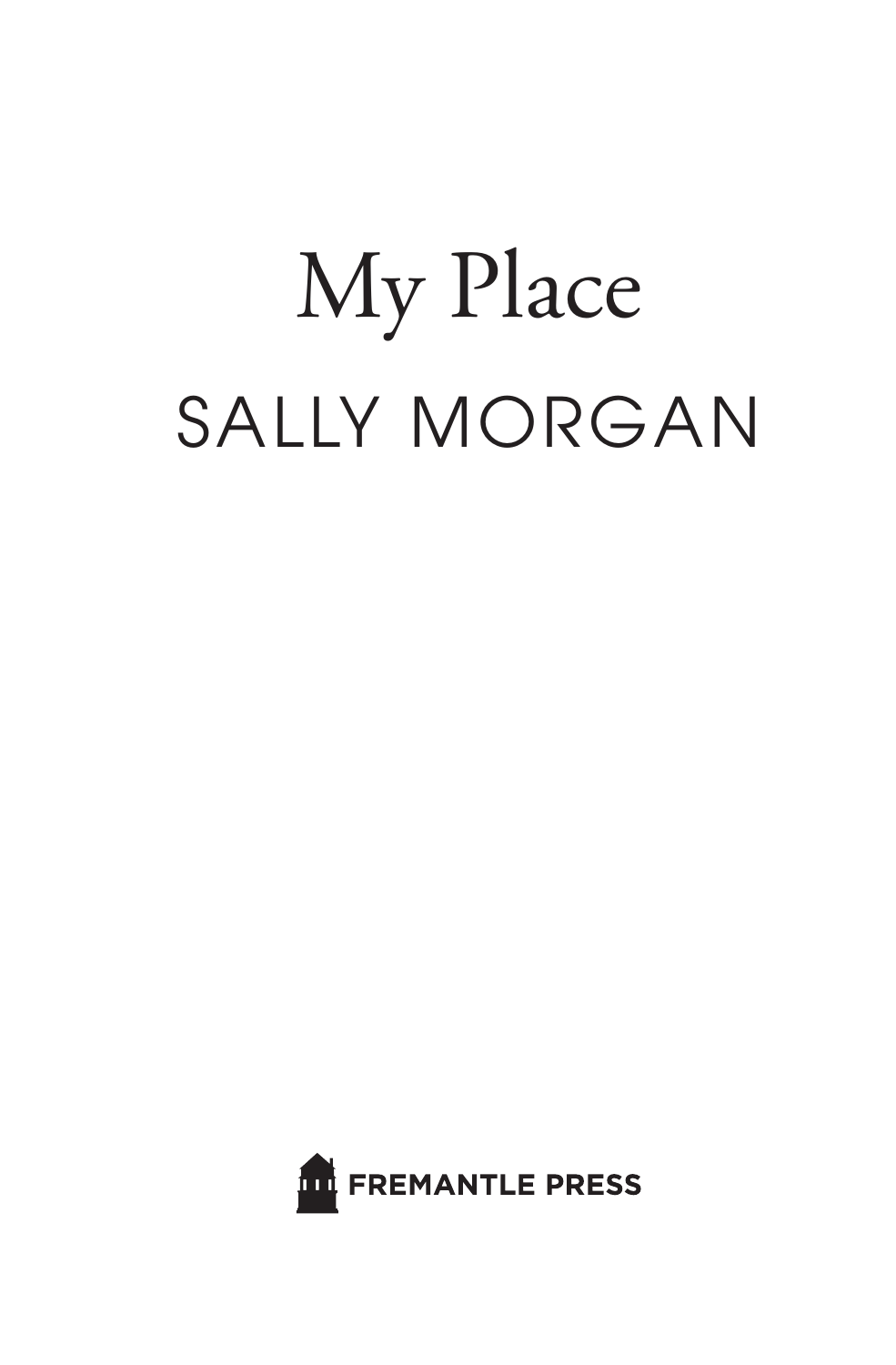#### Some of the personal names included in this book have been changed, or only first names have been included, to protect the privacy of those concerned.

First published 1987 by FREMANTLE PRESS

Fremantle Press Inc. trading as Fremantle Press 25 Quarry Street, Fremantle WA 6160 (PO Box 158, North Fremantle WA 6159) www.fremantlepress.com.au

Published as a mass paperback February 1988. This edition published 2021.

Copyright © Sally Morgan, 1987.

The moral rights of the author have been asserted.

This book is copyright. Apart from any fair dealing for the purpose of private study, research, criticism or review, as permitted under the *Copyright Act*, no part may be reproduced by any process without written permission. Enquiries should be made to the publisher.

Consultant editor: Ray Coffey. Cover artwork: *My Place* by Sally Morgan, 1986, acrylic on canvas, 60 x 90 cm. Printed by McPherson's Printing, Victoria, Australia.



book is available from the<br>National Library of Australia

ISBN 9781760990800 (paperback) ISBN 9781760990817 (ebook)



*<u>Idtervivest*</u>

Fremantle Press is supported by the State Government through the Department of Local Government, Sport and Cultural Industries.

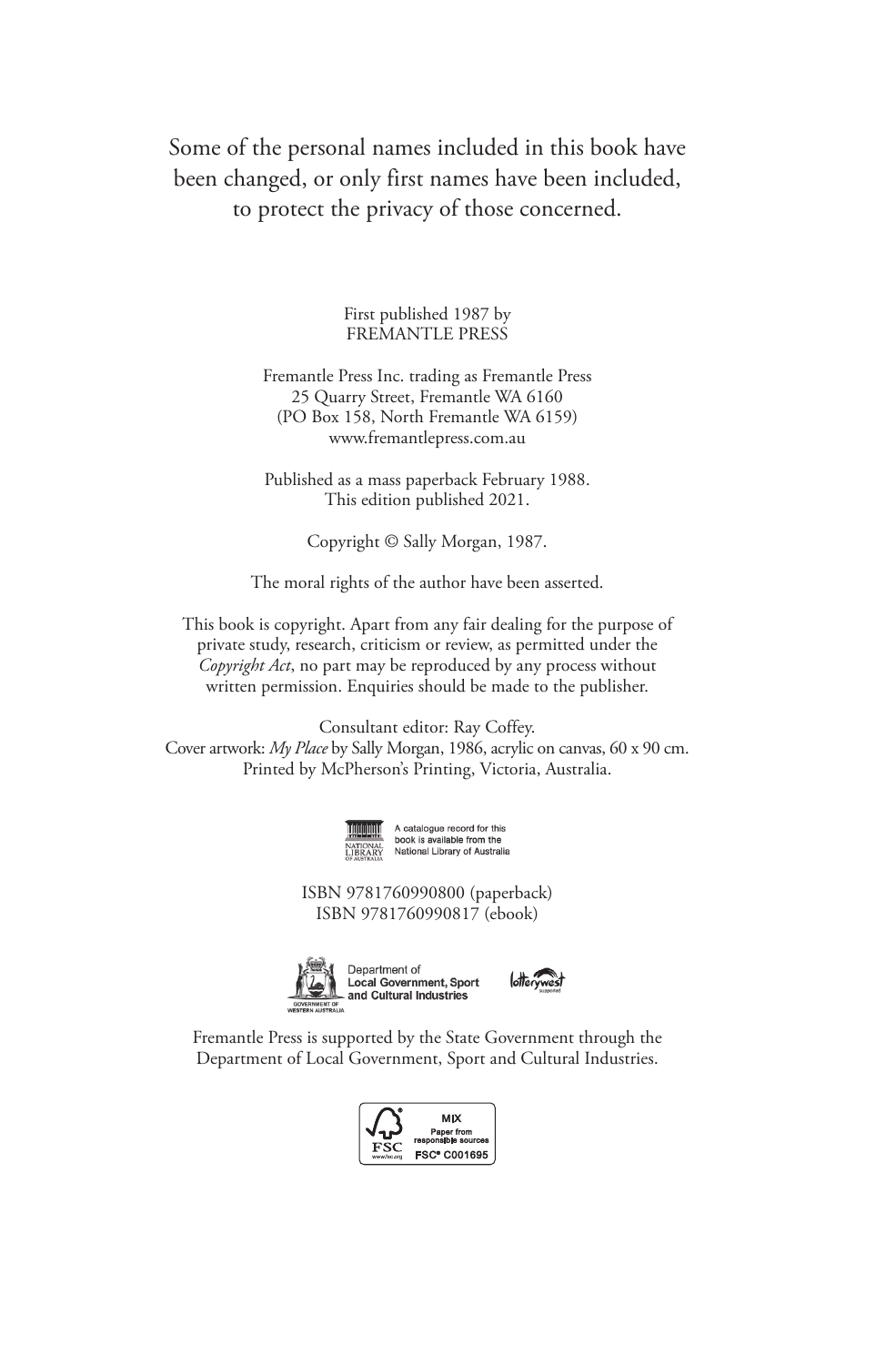#### *To My Family*

How deprived we would have been if we had been willing to let things stay as they were. We would have survived, but not as a whole people. We would never have known our place.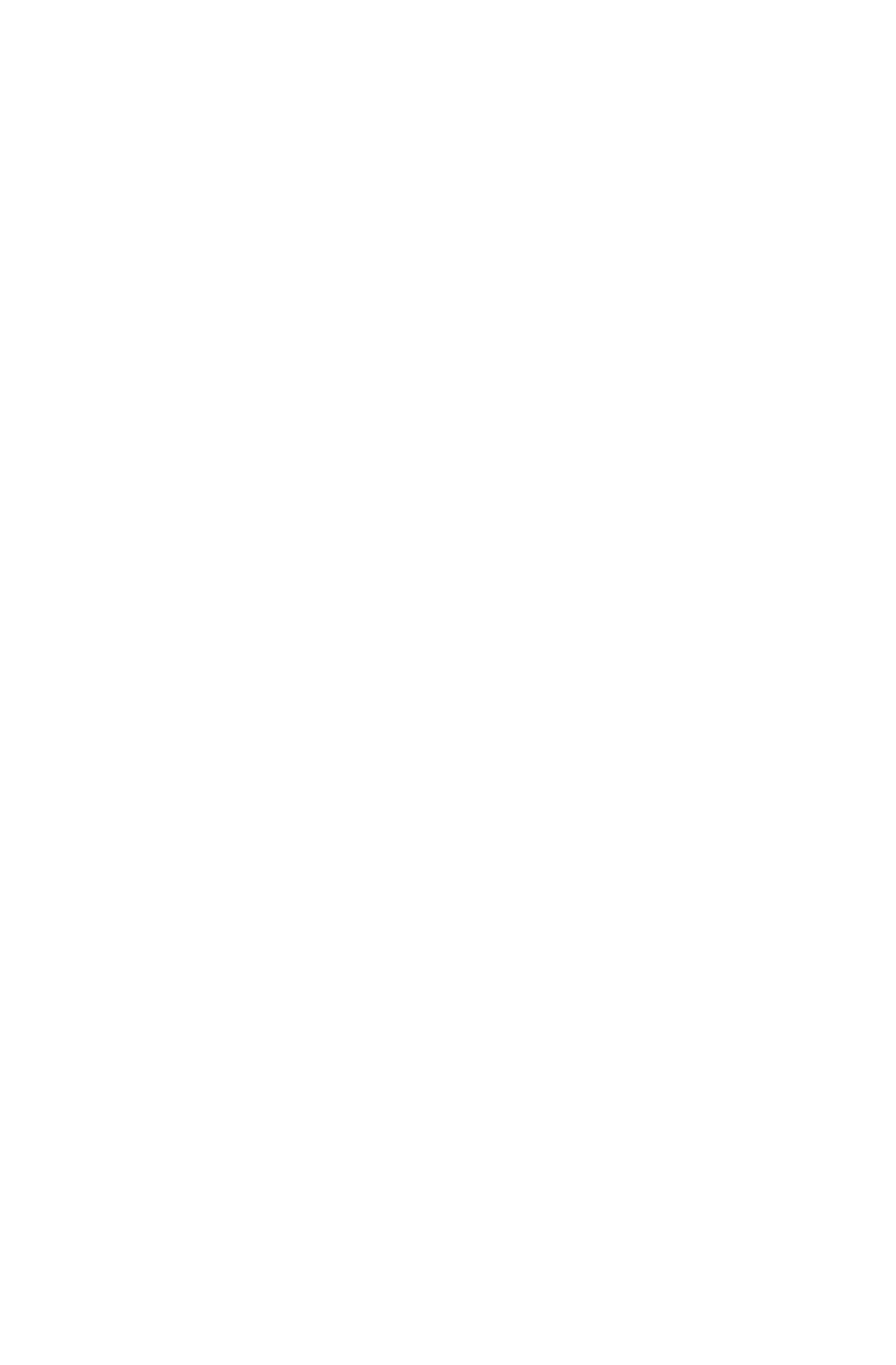### *The hospital*

The hospital again, and the echo of my reluctant feet through the long, empty corridors. I hated hospitals and hospital smells. I hated the bare boards that gleamed with newly applied polish, the dust-free windowsills, and the flashes of shiny chrome that snatched my distorted shape as we hurried past. I was a grubby five-year-old in an alien environment.

Sometimes I hated Dad for being sick and Mum for making me visit him. Mum only occasionally brought my younger sister and brother, Jill and Billy. I was always in the jockey's seat. My presence ensured no arguments. Mum was sick of arguments, sick and tired.

I sighed in anticipation as we reached the end of the final corridor. The Doors were waiting for me again. Big, chunky doors with thick glass insets in the top. They swung on heavy brass hinges, and when I pushed in, I imagined they were pushing out. If it weren't for Mum's added weight, which was considerable, I'd have gone sprawling every time.

The Doors were covered in green linoleum. The linoleum had a swirl of white and the pattern reminded me of one of Mum's special rainbow cakes. She made them a cream colour with a swirl of pink and chocolate. I thought they were magic. There was no magic in The Doors, I knew what was behind them.

Now and then, I would give an awkward jump and try to peer through the glass and into the ward. Even though I was tall for my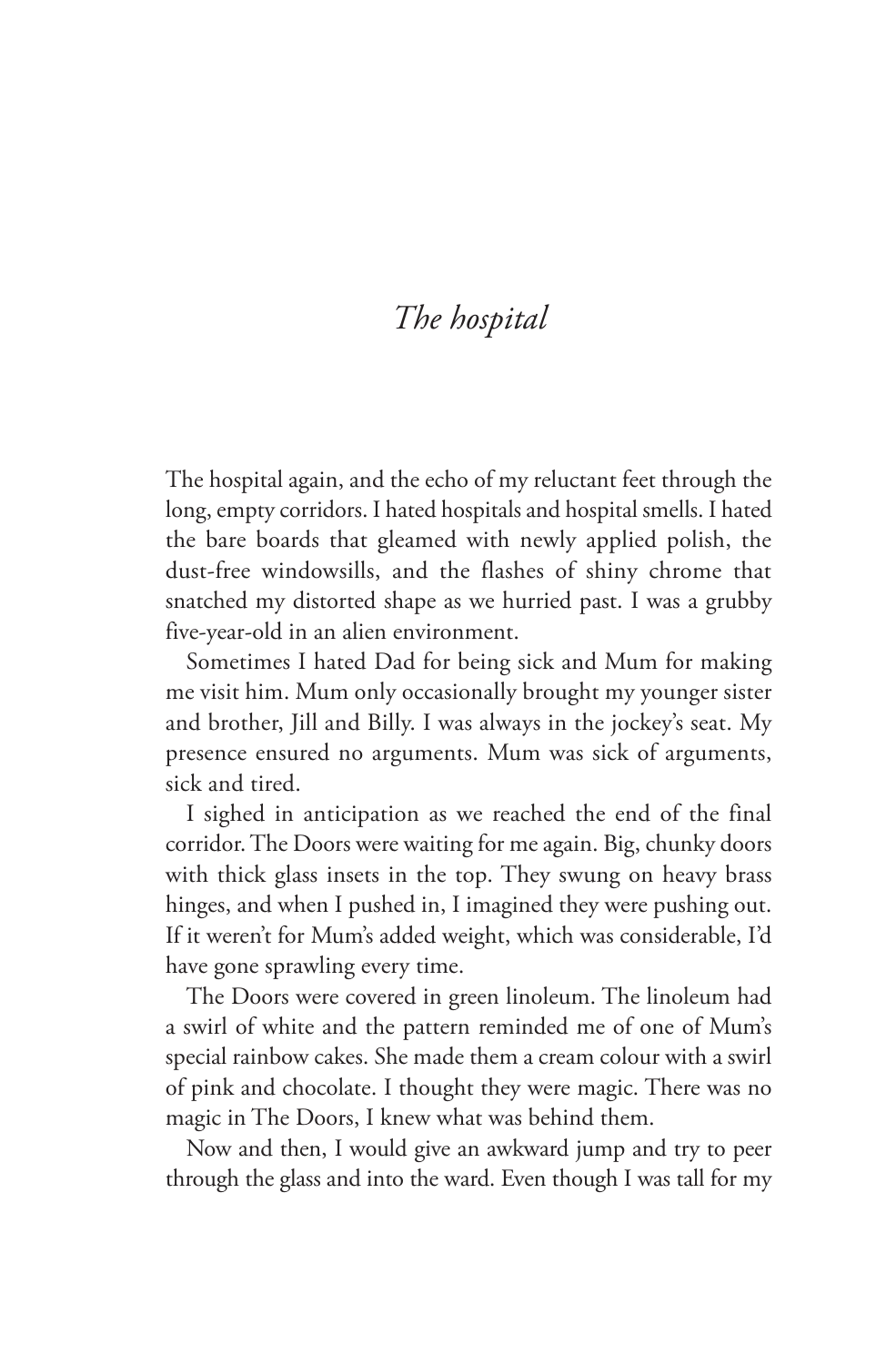age, I never quite made it. All I accomplished was bruises to my knobbly knees and smudged fingermarks on the bottom of the glass.

Sometimes, I pretended Dad wasn't really sick. I imagined that I'd walk through The Doors and he'd be smiling at me. 'Of course I'm not sick,' he'd say. 'Come and sit on my lap and talk to me.' And Mum would be there, laughing, and all of us would be happy. That was why I used to leap up and try and look through the glass. I always hoped that, magically, the view would change.

Our entry into the ward never failed to be a major event. The men there had few visitors. We were as important as the Red Cross lady who came around selling lollies and magazines.

'Well, *look* who's here,' they called.

'I think she's gotten taller, what do ya reckon, Tom?'

'Fancy seeing you again, little girl.' I knew they weren't really surprised to see me; it was just a game they played.

After such an enthusiastic welcome, Mum would try and prompt me to talk. 'Say hello, darling,' she encouraged, as she gave me a quick dig in the back. My silences were embarrassing to Mum. She usually covered up for me by telling everyone I was shy. Actually, I was more scared than shy. I felt if I said anything at all, I'd just fall apart. There'd be me, in pieces on the floor. I was full of secret fears.

The men on the ward didn't give up easily. They continued their banter in the hope of winning me over.

'Come on sweetie, come over here and talk to me,' one old man coaxed as he held out a Fantale toffee. My feet were glued to the floor. I couldn't have moved even if I'd wanted to. This man reminded me of a ghost. His close-cropped hair stood straight up, like short, white strands of toothbrush nylon. His right leg was missing below the knee, and his loose skin reminded me of a plucked chicken. He tried to encourage me closer by leaning forward and holding out two Fantales. I waited for him to fall out of bed; I was sure he would if he leant any further.

I kept telling myself he wasn't really a ghost, just an Old Soldier. Mum had confided that all these men were Old Soldiers. She lowered her voice when she told me, as though it was important.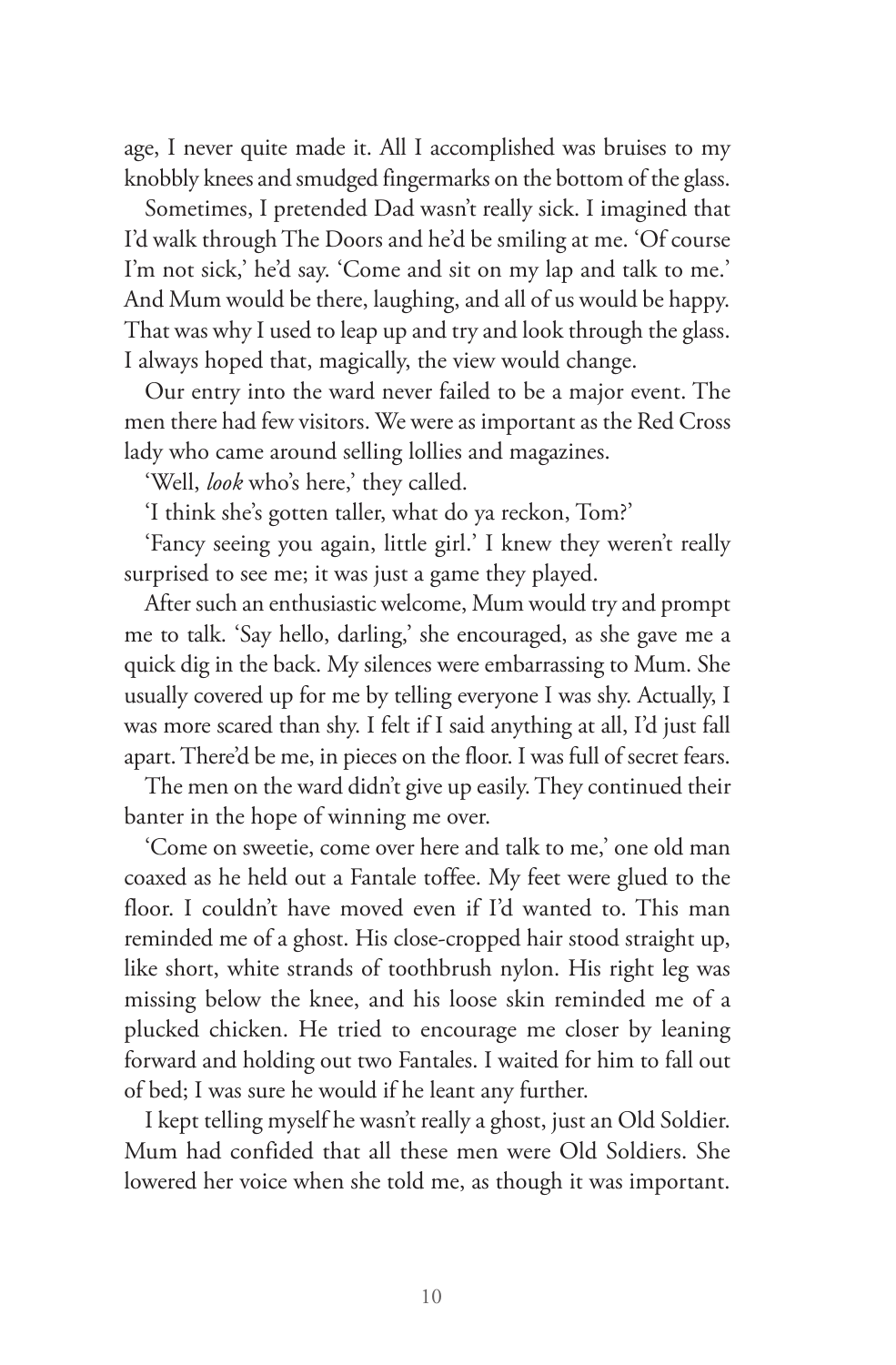She had a fondness for them I didn't understand. I often wondered why Old Soldiers were so special. All of these men were missing arms or legs. Dad was the only one who was all there.

I tried not to look directly at any of them; I knew it was rude to stare. Once, I sat puzzling over a pair of wooden crutches for ages and Mum had been annoyed. I was trying to imagine what it would be like being lopsided. Could I get by with only one of my monkey legs or arms? That's what I called them. They weren't hairy, but they were long and skinny and I didn't like them.

I found it hard to comprehend that you could have so many parts missing and still live.

The Old Soldier rocked back on his pillow and I sneaked a quick glance at Dad. He was standing in his usual spot, by the side of his bed. He never came forward to greet us or called out like the other men did, and yet we belonged to him. His dressing-gown hung so loosely around his lanky body that he reminded me of the wire coathangers Mum had hanging in the hall cupboard. Just a frame, that was Dad. The heart had gone out of him years ago.

Once Mum finished having a little talk and joke with the men, we moved over to Dad's bed and then out onto the hospital verandah.

The verandahs were the nicest place to sit; there were tables and chairs and you could look over the garden. Unfortunately, it took only a few minutes for the chairs to become uncomfortable. They were iron-framed, and tacked onto the seat and across the back were single jarrah slats painted all colours of the rainbow. When I was really bored, I entertained myself by mentally rearranging the colours so they harmonised.

As Mum and Dad talked, I sniffed the air. It was a clear, blue spring day. I could smell the damp grass and feel the coolness of the breeze. It was such an optimistically beautiful day I felt like crying. Spring was always an emotional experience for me. It was for Nan, too. Only yesterday, she'd awakened me early to view her latest discovery. I had been in a deep sleep, but somehow her voice penetrated my dreams.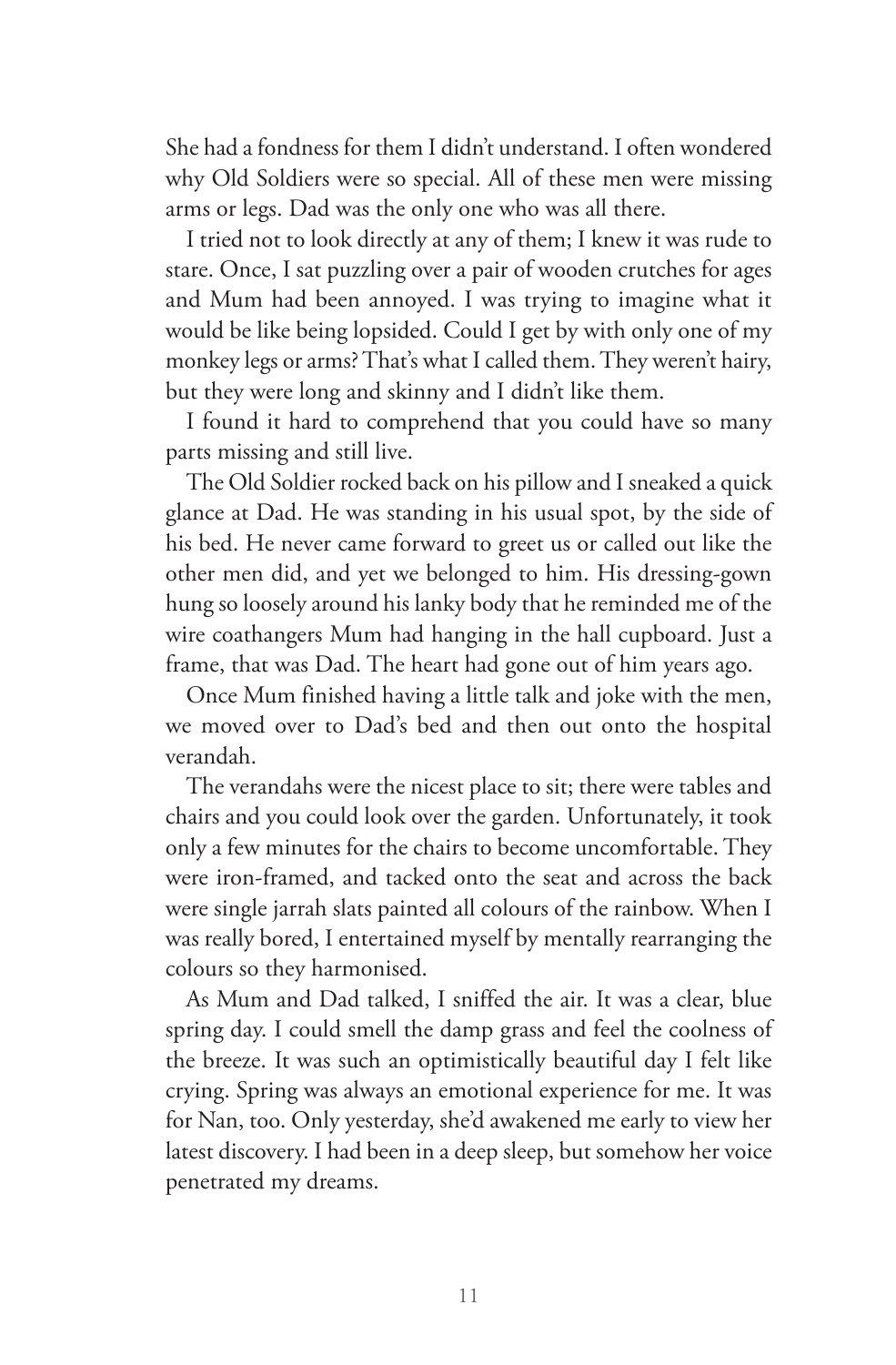'Sally … wake up …' Even as I dreamt, I wondered where that voice was coming from. It was faint, yet persistent, like the glow of a torch on a misty night. I didn't want to wake up. I burrowed deeper under the mound of coats and blankets piled on top of me. In my dream, they were heavy and lacking in warmth. I wrapped my hands around my feet in an attempt to warm them. Sometimes, I thought coldness and thinness went together, because I was both.

Every night I'd call out, '*Mum …* I'm cold.' And then, to speed her up, '*Mum … I'm freezing!!* '

'Sally, you can't possibly be.' It was often her third trip to my bedside. She'd lift up the coat I'd pulled over my head and say, 'If I put any more on you, you'll suffocate. The others don't want all these coats on them.' I shared a bed with my brother Billy and my sister Jill. They never felt the cold.

I'd crane my head over the moulting fox-fur collar that trimmed one of the coats and retort, 'I'd rather suffocate than freeze!'

Nan had only to add, 'It's a terrible thing to be cold, Glad,' for Mum to acquiesce and pull out the older, heavier coats hanging in the hall cupboard.

Now, sitting on the hospital verandah, I smiled as I remembered the way Nan had rocked my sleepy body back and forth in an attempt to wake me up. It took a few minutes, but I finally came up for air and murmured dopily, 'What is it? It's so early, Nan, do ya have to wake me so early?'

'Ssh, be quiet, you'll wake the others. Don't you remember? I said I'd wake you early so you could hear the bullfrog again, and the bird.'

The bullfrog and the bird, how could I have forgotten. For the whole week Dad had been in hospital, she'd talked of nothing else.

Nan encouraged me out by peeling back the layers on top of me. I lay temporarily in a tight, curled ball. The underneath of me was warm, but, with all my coats and rugs removed, the top of me was rapidly chilling. With sudden decision, I leapt from my bed and shivered my body into an old red jumper. Then, barefoot, I followed Nan out onto the back verandah.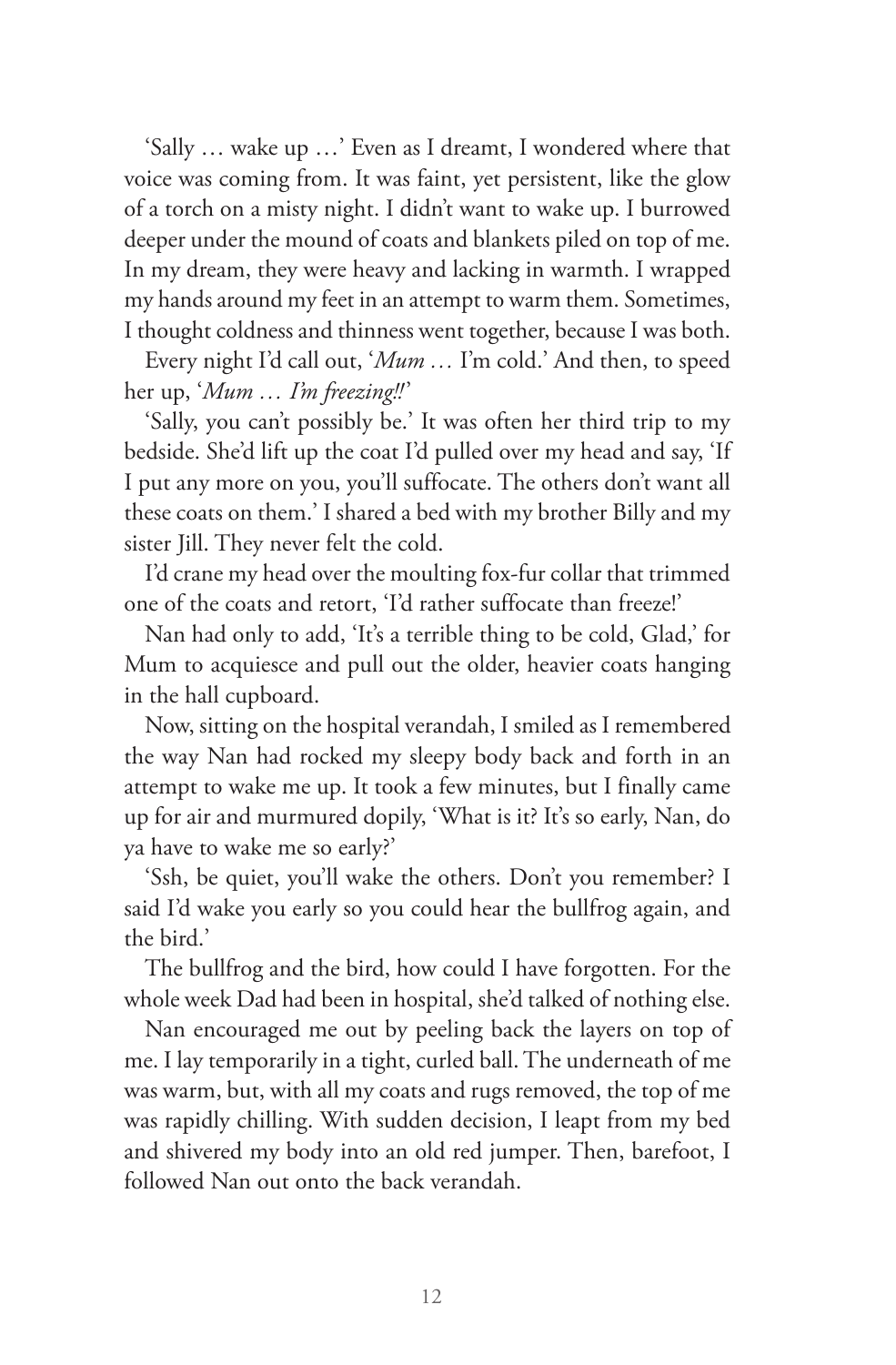'Sit still on the steps,' she told me. 'And be very quiet.' I was used to such warnings. I knew you never heard anything special unless you were very quiet. I rubbed my feet together for warmth and tried to shrug the rest of me into my misshapen red jumper. I pulled my hands up inside my sleeves, wrapped my arms around my legs, and waited.

The early morning was Nan's favourite time of the day, when she always made some new discovery in the garden. A fat bobtail goanna, snake tracks, crickets with unusual feelers, a myriad of creatures who had, for their own unique reasons, chosen our particular yard to reside in.

I wanted spring to last forever, but it never did. Summer would come soon and the grass would yellow and harden, even the carefully nurtured hospital grass wouldn't look as green. And the giant nasturtiums that crowded along our side fence and under our lemon tree would disappear. I wouldn't hunt for fairies any more, and Nan wouldn't wake me so early or so often.

I'd heard the bullfrog yesterday, it was one of Nan's favourite creatures. She dug up a smaller, motley brown frog as well, and, after I inspected it, she buried it back safe in the earth. I shivered as an early-morning breeze suddenly gusted up between my bare legs. I expected the bullfrog to be out again this morning. I gazed at the patch of dark earth where I'd last seen him. He'll come out any minute, I thought.

I felt excited, but it wasn't the thought of the bullfrog that excited me. This morning, I was waiting for the bird call. Nan called it her special bird, nobody had heard it but her. This morning, I was going to hear it, too.

'Broak, Broak!' The noise startled me. I smiled. That was the old bullfrog telling us he was broke again. I looked up at the sky, it was a cool, hazy blue with the promise of coming warmth.

Still no bird. I squirmed impatiently. Nan poked her stick in the dirt and said, 'It'll be here soon.' She spoke with certainty.

Suddenly, the yard filled with a high trilling sound. My eyes searched the trees. I couldn't see that bird, but his call was there.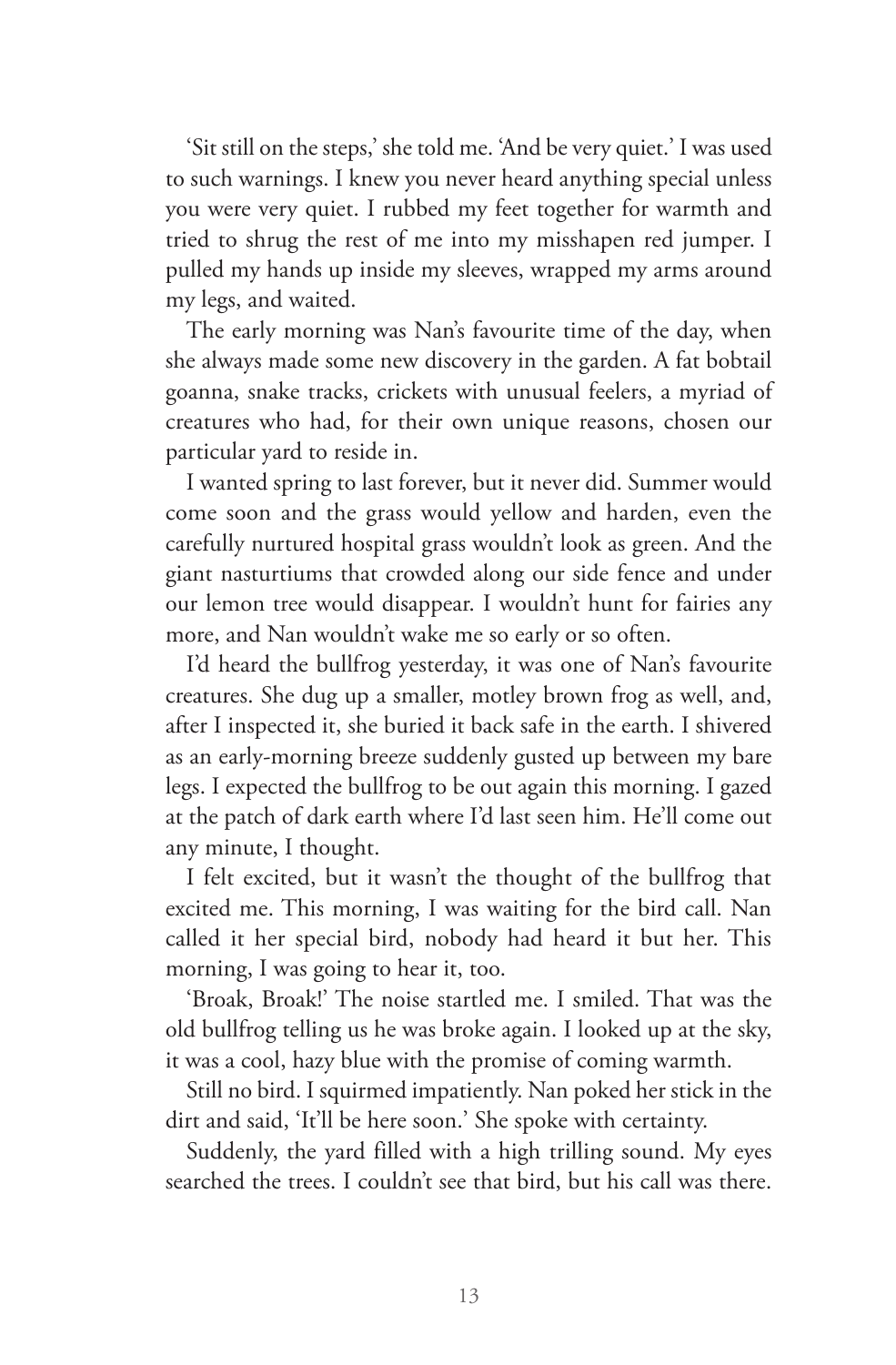The music stopped as abruptly as it had begun.

Nan smiled at me. 'Did you hear him? Did you hear the bird call?'

'I heard him, Nan,' I whispered in awe.

What a magical moment it had been. I sighed. I was with Dad now, there was no room for magic in hospitals. I pressed my teeth together and, resting my chin on my chest, I peered back at Mum and Dad. They both seemed nervous. I wondered how long I'd been daydreaming. Mum reached over and patted Dad's arm.

'How are you feeling, dear?' She was always interested in how he was feeling.

'How do ya bloody well think!' It was a stupid question, he never got any better.

Pelican shoulders, I thought, as I watched him hunch forward in his chair. The tops of his shoulders poked up just like a pelican's. I wondered if mine were the same. I craned my head to look. Yep. Pretty much the same; my elbows were pointy, too. Dad and I had a lot in common.

Dad's fingers began to curl and uncurl around the arms of his chair. He had slim hands for a man. I remembered someone saying once, 'Your father's a clever lad.' Was that where I got my ability to draw from? I'd never seen Dad draw or paint, but I'd seen a letter he'd written once, it was beautiful. I knew he'd have trouble writing anything now, his hands never stopped shaking. Sometimes, I even had to light his cigarettes for him.

My gaze moved from his hands, up the long length of his arms, to his face. It dawned on me then that he'd lost more weight, and the realisation set my heart beating quickly. Dad caught my gaze; he was paler and the hollows under his cheekbones were more defined. Only the familiar hazel eyes were the same: confused, wet, and watching me.

'I'm making you something,' he said nervously. 'I'll go and get it.' He disappeared into the ward and returned a few minutes later with a small, blue leather shoulder bag. There was maroon thonging all the way around, except for the last part of the strap,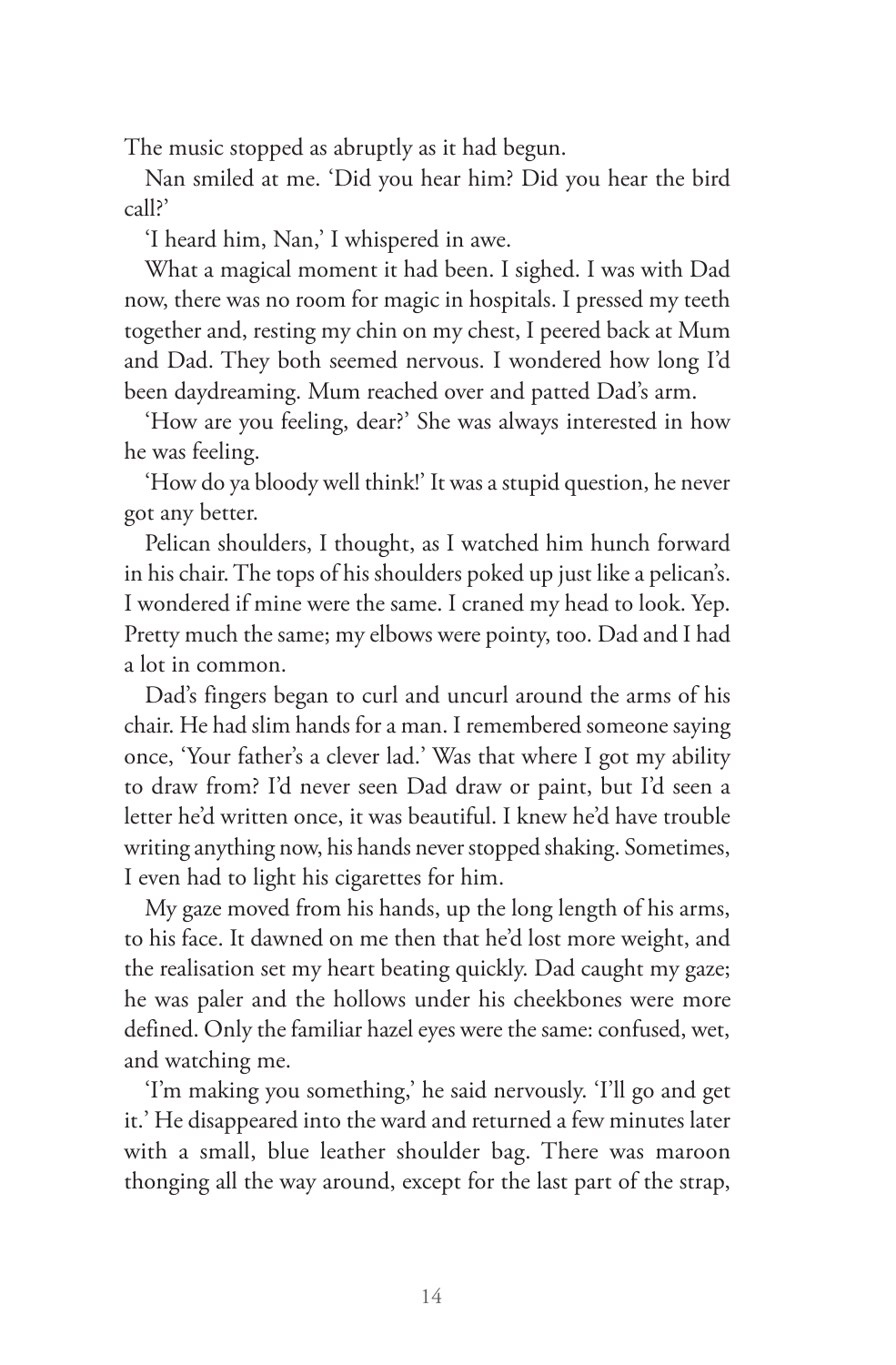which wasn't quite finished. As he laid it quietly in my lap, Mum said brightly, 'Isn't Daddy clever to make that for you?' I stared at the bag. Mum interrupted my thoughts with, 'Don't you like it?'

I was trapped. I mumbled a reluctant yes, and let my gaze slip from the bag to the large expanse of green grass nearby. I wanted to run and fling myself on the grass. I wanted to bury my face so Dad couldn't see. I wanted to shout, *'No!* I don't think Daddy's clever. *Anyone* could have made this bag. *He* doesn't think it's clever either!'

By the time I turned back, Mum and Dad were both looking off into the distance.

'Can we go now, Mummy?' I started guiltily. Had I really said that? My eyes widened as I waited for their reaction. Then I noticed that they weren't even looking at me, they were both staring at the grass. I breathed a slow, undetectable sigh of relief. The last time I had voiced that question out loud, Mum had been cross and embarrassed, Dad silent. He was silent now. Such sad, sad eyes.

The visitors' bell rang unexpectedly. I wanted to leap up. Instead, I forced myself to sit still. I knew Mum wouldn't like it if I appeared too eager. Finally, Mum rose, and while she gave Dad a cheery goodbye, I slowly prised myself from my chair. The backs of my legs must have looked like a crosswalk, I could feel the indentations the hard slats had made in my skin.

As we walked into the ward, the men called out.

'What? Leaving already?'

'You weren't here for long, little girl.'

The Old Solider with the Fantale smiled. He still held the lollies in his hand. They all made a great show of waving goodbye, and just as we passed through The Doors and into the empty corridor, a voice called, 'We'll be waiting for you next time, little girl.'

Strong, cool air blew through the window all the way home in the bus. I kept thinking, can a person be wrinkled inside? I had never heard adults talk about such a thing, but that's how I felt, as though my insides needed ironing. I pushed my face into the wind and felt it roar up my nostrils and down into my throat. With cold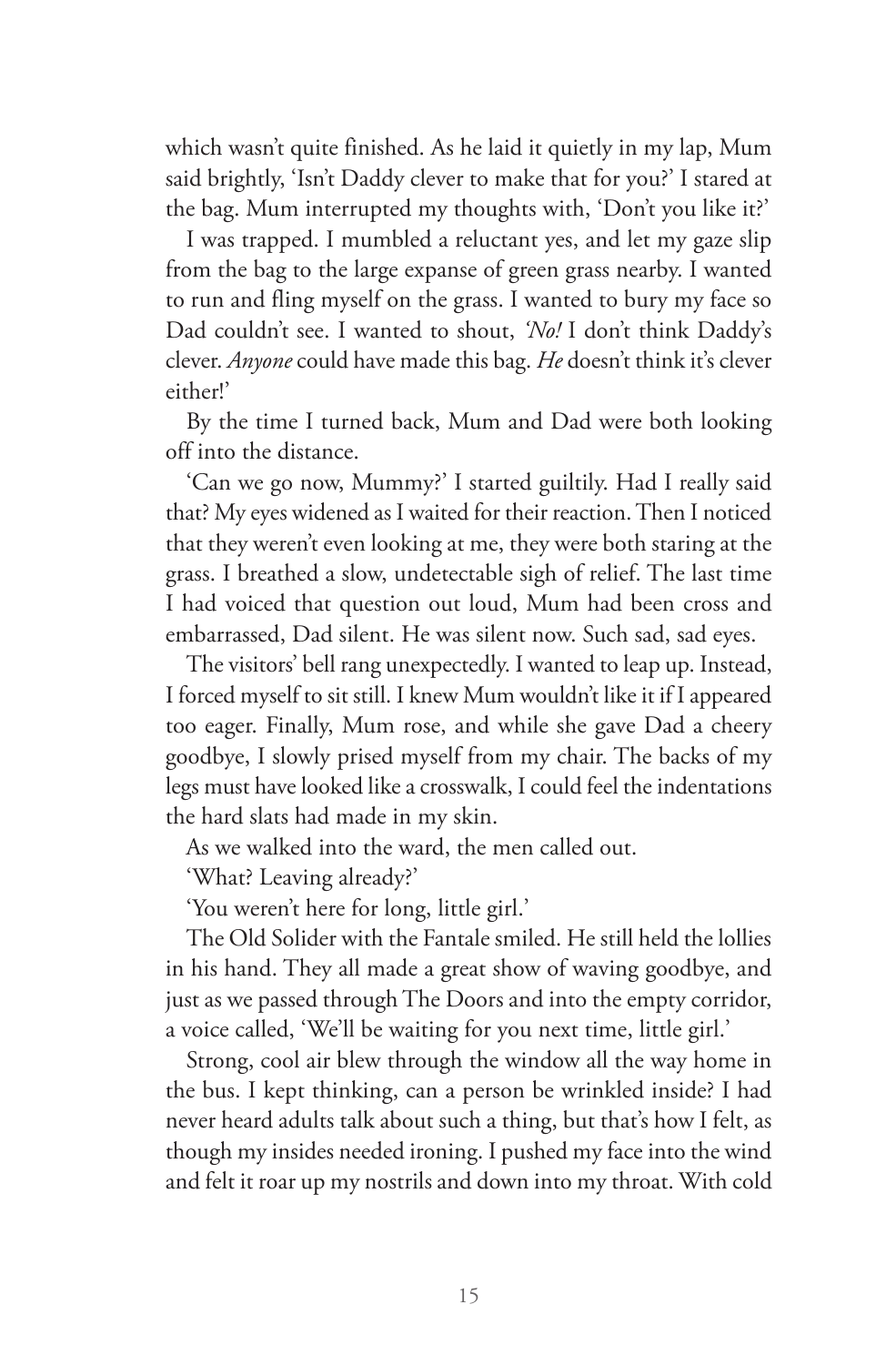ruthlessness, it sought out and captured my reluctant inside wrinkles, and flung them onto the passing road. I closed my eyes, relaxed and breathed out. And then, in a flash, I saw Dad's face. Those sad, silent eyes. I hadn't fooled him. He'd known what I'd been thinking.

Dad came home for a while a couple of weeks after that, and then, in the following January, 1957, Mum turned up on the doorstep with another baby. Her fourth. I was really cross with her. She showed me the white bundle and said, 'Isn't that a wonderful birthday present, Sally, to have your own little brother born on the same day as you?' I was disgusted. Fancy getting that for your birthday. And I couldn't understand Dad's attitude at all. He actually seemed pleased David had arrived!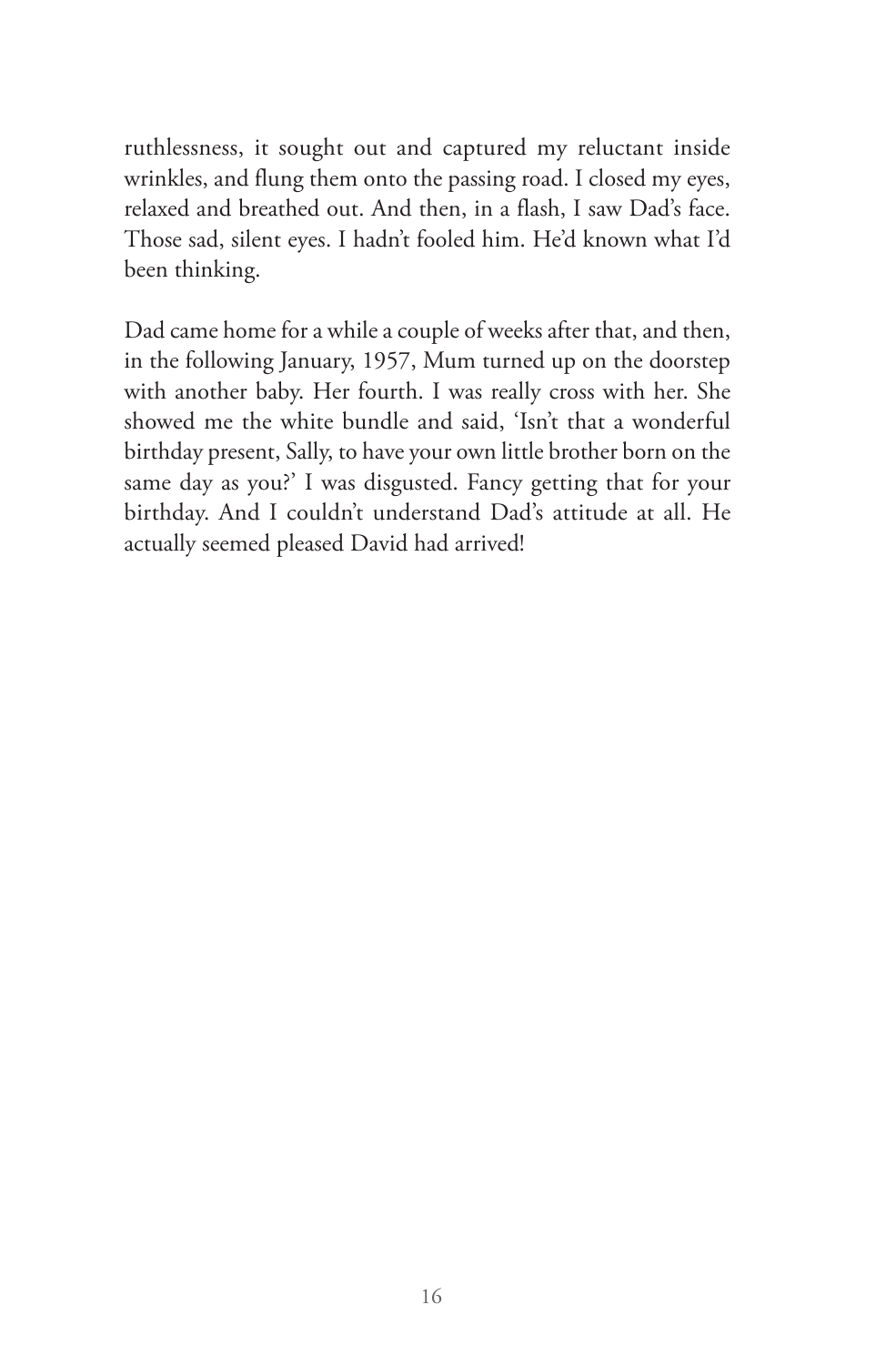## *The factory*

Mum chattered cheerfully as she led me down the bitumen path, through the main entrance to the grey weatherboard and asbestos buildings. One look and I was convinced that, like The Hospital, it was a place dedicated to taking the spirit out of life.

After touring the toilets, we sat down on the bottom step of the verandah. I was certain Mum would never leave me in such a dreadful place, so I sat patiently, waiting for her to take me home.

'Have you got your sandwich?' she asked nervously when she realised I was staring at her.

'Yeah.'

'And a clean hankie?'

I nodded.

'What about your toilet bag?'

'I've got it.'

'Oh.' Mum paused. Then, looking off into the distance, she said brightly, 'I'm sure you're going to love it here.'

Alarm bells. I knew that tone of voice, it was the one she always used whenever she spoke about Dad getting better. I knew there was no hope.

'You're gunna leave me here, aren't ya?'

Mum smiled guiltily. 'You'll love it here. Look at all the kids the same age as you. You'll make friends. All children have to go to school someday. You're growing up.'

'So what?'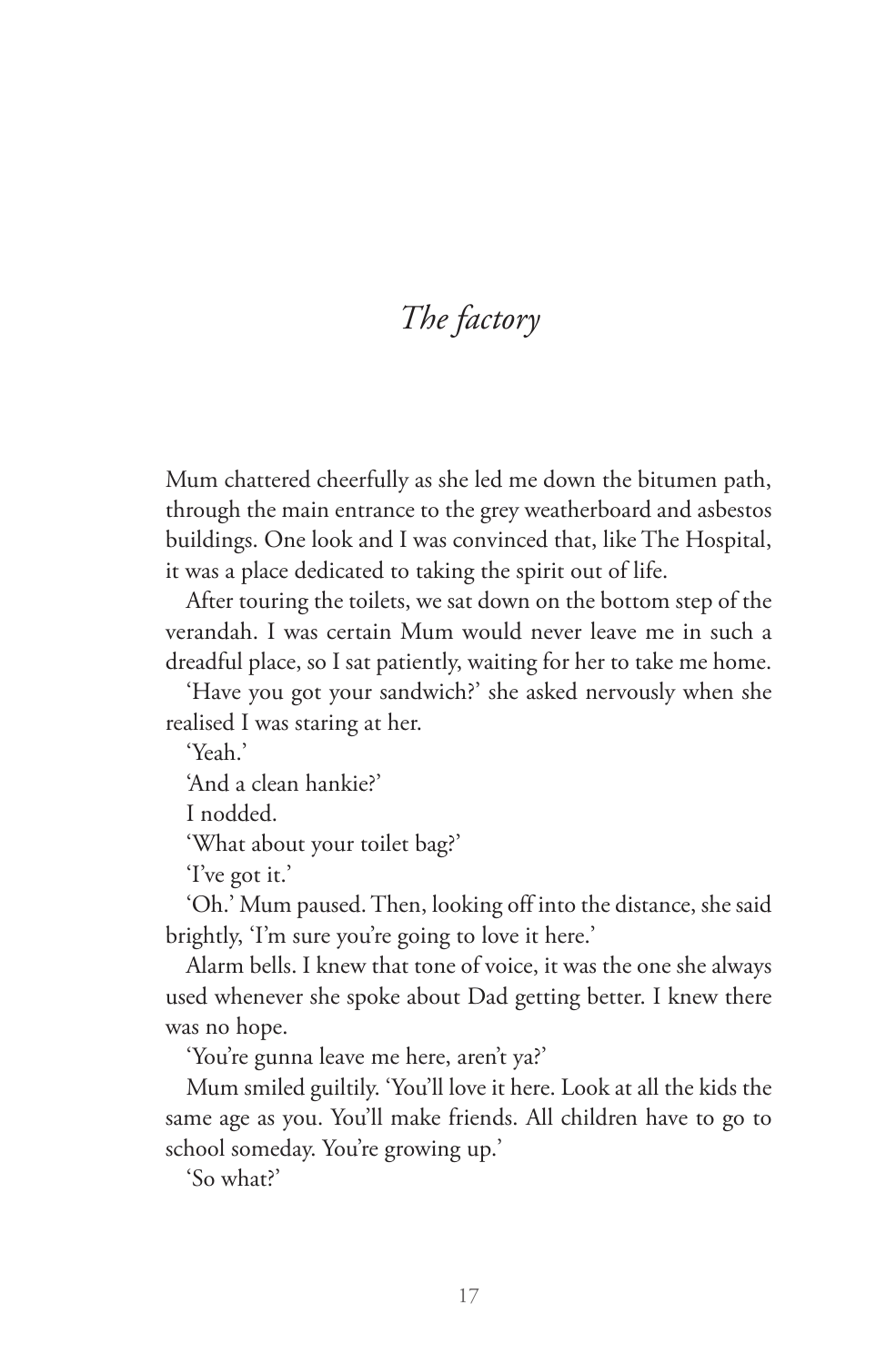'So, when you turn six, you have to go to school, that's the law. I couldn't keep you home, even if I wanted to. Now don't be silly, Sally, I'll stay with you till the bell goes.'

'What bell?'

'Oh … they ring a bell when it's time for you to line up to go into your class. And later on, they ring a bell when it's time for you to leave.'

'So I'm gunna spend all day listenin' for bells?'

'Sally,' Mum reasoned in an exasperated kind of way, 'don't be like that. You'll learn here, and they'll teach you how to add up. You love stories, don't you? They'll tell you stories.'

Just then, a tall, middle-aged lady, with hair the colour and shape of macaroni, emerged from the first classroom in the block.

'May I have your attention please?' she said loudly. Everyone immediately stopped talking. 'My name is Miss Glazberg.'

From my vantage point on the bottom step, I peered up slowly at her long, thick legs and under her full skirt. Mum tapped me on the shoulder and made me turn around. She thought I was curious about far too many things.

'The bell will be going shortly,' the tall lady informed the mothers, 'and when that happens I want you to instruct your children to line up in a straight line on the bitumen playground. I hope you heard that too, children, I will be checking to see who is the straightest. And I would appreciate it if the mothers would all move off quickly and quietly after the children have lined up. That way, I will have plenty of time to settle them down and get to know them.'

I glared at Mum.

'I'll come with you to the line,' she whispered.

The bell rang suddenly, loudly, terrifyingly. I clutched Mum's arm.

Slowly, she led me to where the other children were beginning to gather. She removed my hands from her arm but I grabbed onto the skirt of her dress. Some of the other mothers began moving off as instructed, waving as they went. One little boy in front of me started to cry. Suddenly I wanted to cry, too.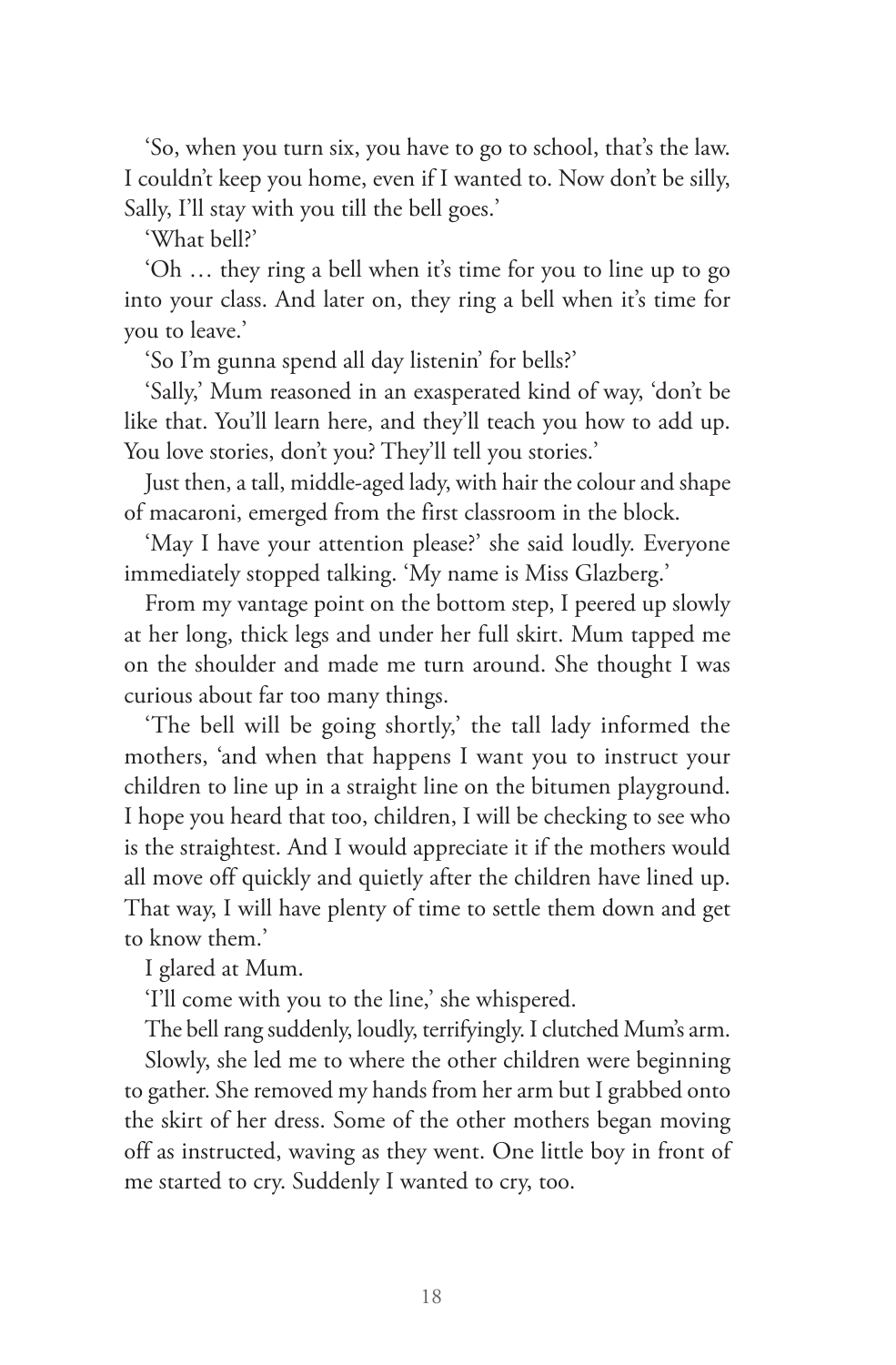'Come now, we can't have this,' said Miss Glazberg as she freed Mum's dress from my clutches. I kept my eyes down and grabbed onto another part of Mum.

'I have to go now, dear,' Mum said desperately.

Miss Glazberg wrenched my fingers from around Mum's thigh and said, 'Say goodbye to your mother.' It was too late, Mum had turned and fled to the safety of the verandah.

'*Mum!*' I screamed as she hobbled off. '*Come back!*'

Despite the urgings of Miss Glazberg to follow the rest of the children inside, I stood firmly rooted to the bitumen playground, screaming and clutching for security my spotted, plastic toilet bag and a Vegemite sandwich.

By the beginning of second term at school, I had learnt to read, and was the best reader in my class. Reading opened up new horizons for me, but it also created a hunger that school couldn't satisfy. Miss Glazberg could see no reason for me to have a new book when the rest of the children in my class were still struggling with the old one. Every day I endured the same old adventures of Nip and Fluff, and every day I found my eyes drawn to the back of the class where a small library was kept.

I pestered Mum so much about my reading that she finally dug up the courage to ask my teacher if I could have a new book. It was very brave of her. I felt quite proud, I knew she hated approaching my teacher about anything.

'I'm sorry, darling,' Mum told me that night, 'your teacher said you'll be getting a new book in Grade Two.'

There weren't many books at our house, but there were plenty of old newspapers, and I started trying to read those. One day, I found Dad's plumbing manuals in a box in the laundry. I could work out some of the pictures, but the words were too difficult.

Towards the end of second term, Miss Glazberg told us there was going to be a night when all the parents came to school and looked at our work. Then, instead of our usual sheets of butcher's paper, she passed out clean, white rectangles that were flat on one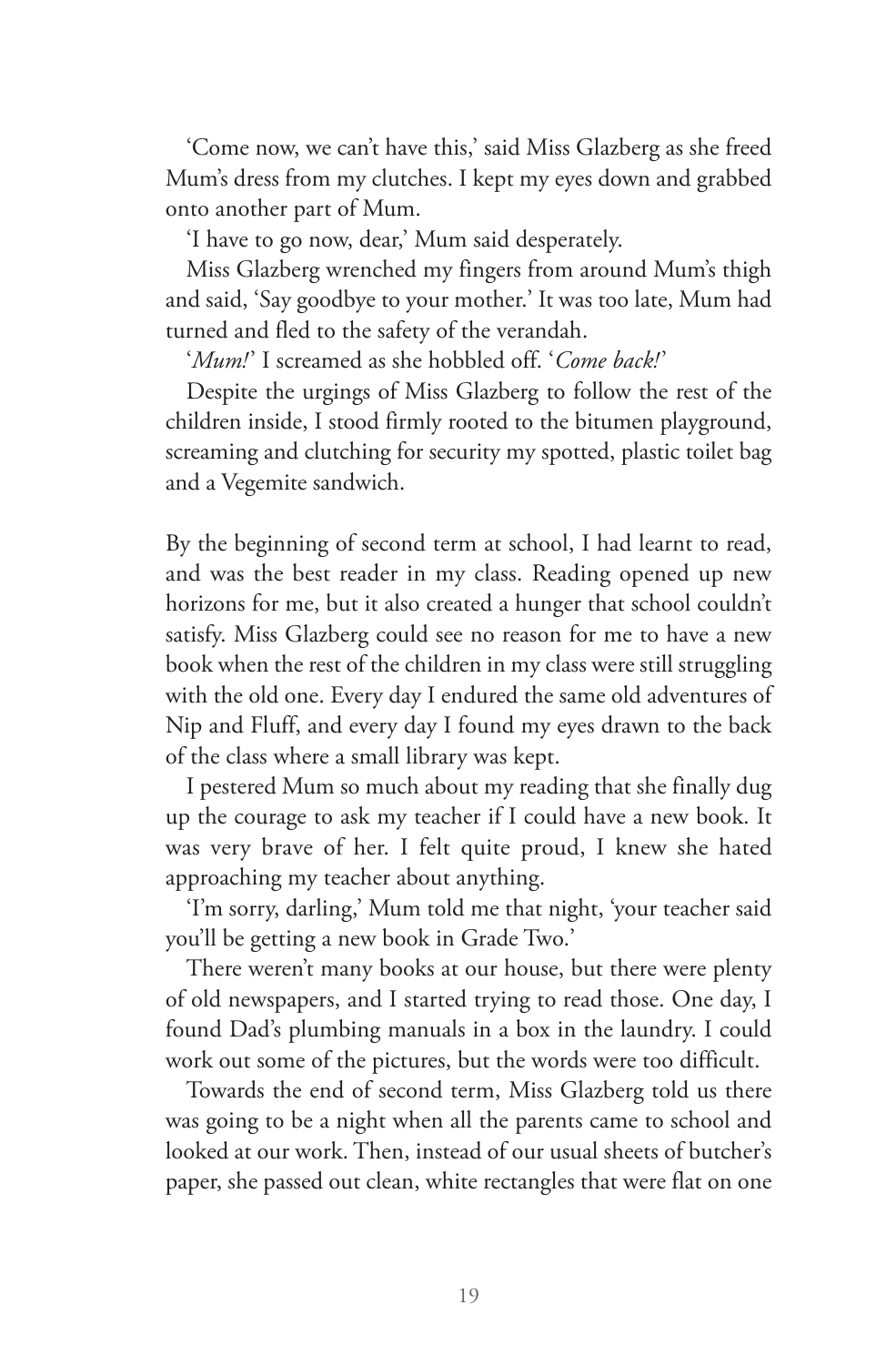side and shiny on the other. I gazed in awe at my paper, it was beautiful, and crying out for a beautiful picture.

'Now children, I want you all to do your very best. It has to be a picture of your mother and your father, and only the very best ones will be chosen for display on Parents' Night.'

There was no doubt in my mind that mine would be one of the chosen few. With great concentration and determination, I pored over my page, crayoning and detailing my parents. I kept my arm over my work so no one could copy. Suddenly, a hand tapped my shoulder and Miss Glazberg said, 'Let me see yours, Sally.' I sat back in my chair.

'Ooh, goodness me!' she muttered as she patted her heart. 'Oh, my goodness me. On no, dear, not like that. Definitely not like that!'

Before I could stop her, she picked up my page and walked quickly to her desk. I watched in dismay as my big-bosomed, large-nippled mother and well-equipped father disappeared with a scrunch into her personal bin. I was hurt and embarrassed, the children around me snickered. It hadn't occurred to me you were meant to draw them with clothes on.

By the beginning of third term, I had developed an active dislike of school. I was bored and lonely. Even though the other children talked to me, I found it difficult to respond.

Dad didn't seem to be very interested in my schooling, either. He never asked me how I was going or whether I had any problems. In fact, the closest contact Dad had with my education was a brutal encounter with my black print pencil.

I was sitting on our old velvet lounge, sharpening the pencil for school, and, just when I decided I was satisfied with its razor-sharp tip, Dad strolled in and bent down to sit on the arm of my chair. Without thinking, I stood my pencil pointy end upwards and watched as blue buttocks descended. On contact, Dad leapt up in pain and swore loudly. As he swung around, I waited for him to belt me. To my utter surprise, all he could manage to do was splutter, 'Go to your room!'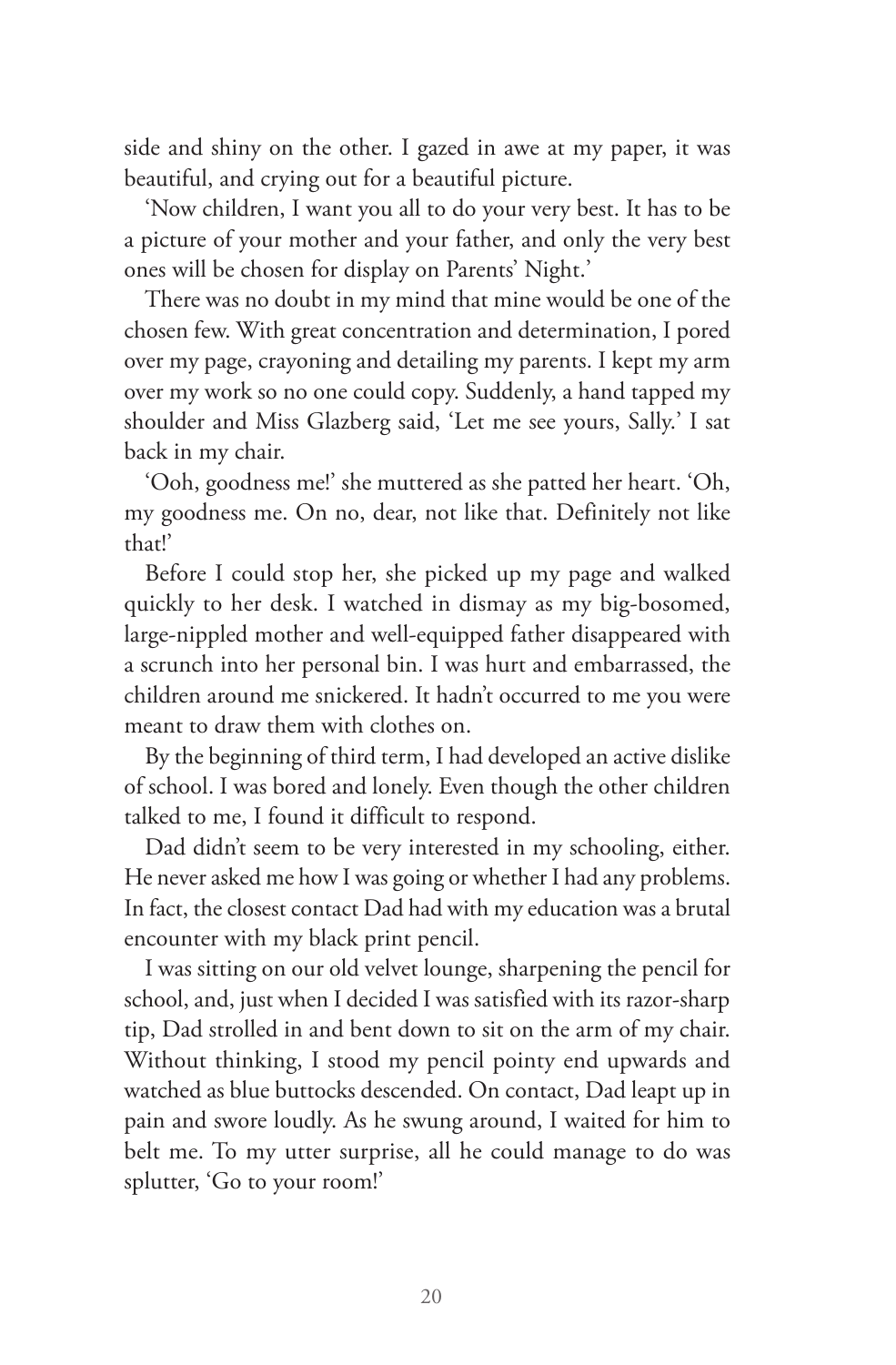'Why on earth did you do it, Sally?' Mum asked as she escorted me down the passage that led from the lounge room to the bedroom I shared with Jill and Billy. I didn't really know. Curiosity about cause and effect, I guess.

I was allowed certain privileges now I was at school. The best one was being allowed to stay up later than the others and share Dad's tea. He loved seafood. He had a drinking mate with a boat, and if there was a good catch, crayfish came our way. Fleshy, white crayfish and tomato dipped in vinegar, that was Dad's favourite meal. At first, I hated the taste of vinegar, but I gradually grew accustomed to it. I was careful not to eat a lot. I knew how much Dad enjoyed crays. It was a happy time then; crays and tomato, Dad and me.

I knew some of Dad's tastes were a legacy of the war. That particular one from the time Italian partisans had sheltered him from the Germans. I knew all about the war. Dad had told me about his friends Giuseppe and Maria, and their daughter Edmea. He'd taught me to sing the Communist anthem in Italian. I thought I was very clever being able to sing in another language.

We had some good times, then. Some nights, Dad would hide chocolates in the deep pockets of his overalls and we were allowed to fish them out. Sometimes, he'd laugh and joke, and when he swore, we knew he didn't really mean it.

Dad slipped in and out of our lives. He was often in hospital for periods of a few days to a month or so, and the longest he was at home at one time was about three months; usually it was a lot less. When he first came home from hospital, he would be so doped up with drugs he wasn't able to communicate much. Then, he would seem to be all right for a while, but would rapidly deteriorate. He stayed in his room, drinking heavily, and didn't mix with us at all. And soon, he was back in hospital again.

Dad was a plumber by trade, but, when he was at home, he was often out of work. Every time he returned from hospital, he had to try and find another job. Mum provided the only steady income, with various part-time jobs, mostly cleaning.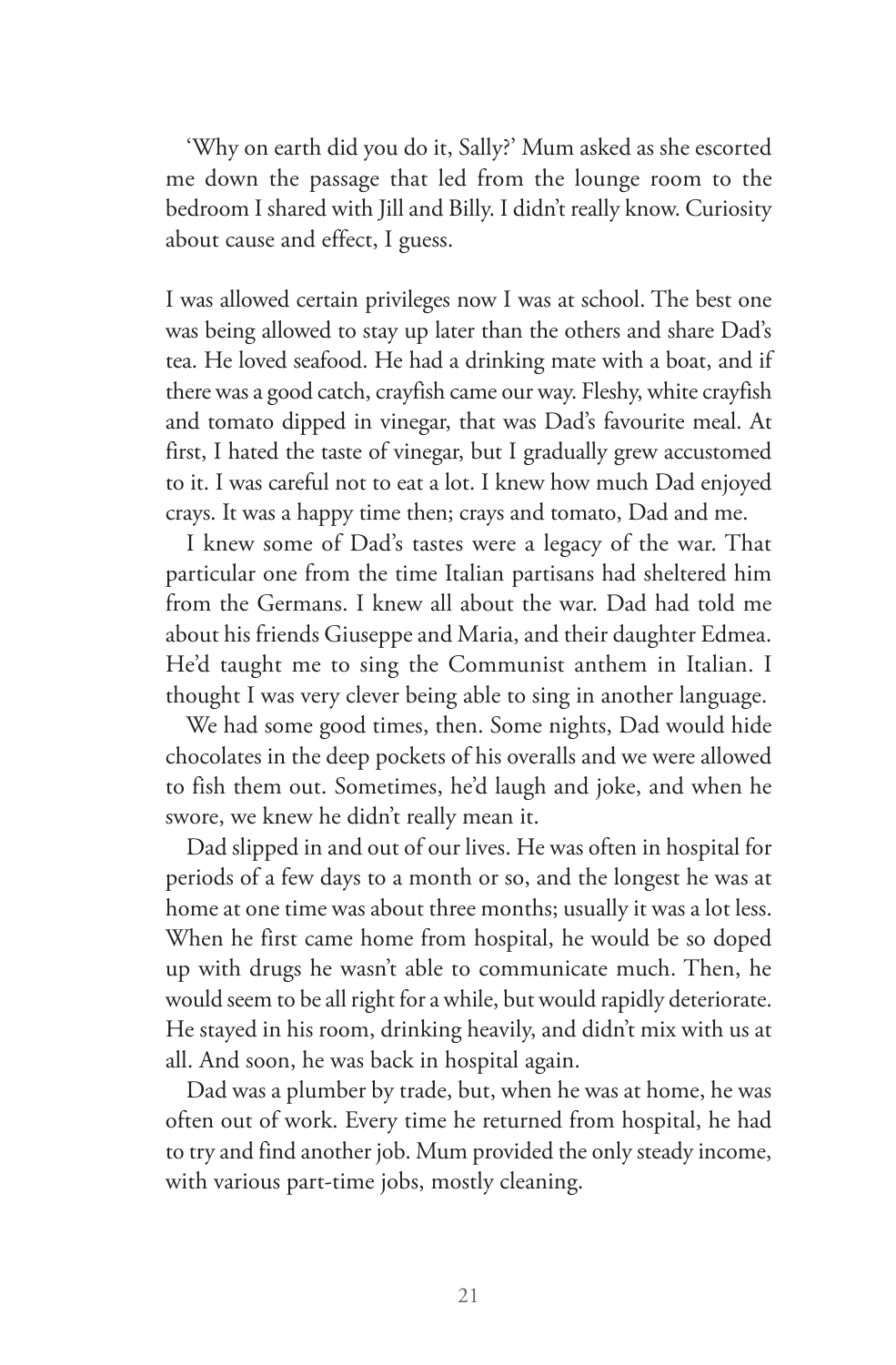When Dad was happy, I wished he'd never change. I wanted him to be like that forever, but there was always the war. Just when things seemed to be looking up, it would intrude and overwhelm us. The war had never ended for Dad. He lived with it day and night. It was a strange thing, because he'd told me how important it was to be free, and I knew that Australia was a free country, but Dad wasn't free. There were things in his head that wouldn't go away. Sometimes, I had the impression that if he could have got up and run away from himself, he would have.

Part of the reason I was so unhappy at school was probably because I was worrying about what was happening at home. Sometimes, I was so tired I just wanted to lay my head on my desk and sleep. I only slept well at night when Dad was in hospital; there were no arguments then.

I kept a vigil when Mum and Dad argued, so did Nan. I made a secret pact with myself. Awake, I was my parents' guardian angel; asleep, my power was gone. I was worried that, one night, something terrible might happen and I wouldn't be awake to stop it. I was convinced I was all that lay between them and a terrible chasm.

Some nights I'd try and understand what they were arguing about, but, after a while, their voices became indistinguishable from one another, merging into angry abandonment. It was then I resorted to my pillow. I pulled it down tightly over my head and tried to drown out the noise.

I was grateful Dad didn't belt Mum. Although, one night, he did push her and she fell. I'd been allowed to stay up late that night, and was squatting on the kitchen floor and peering around the doorjamb to see what had happened. Mum just lay in a crumpled heap. I wondered why she didn't get up. I peered up at Dad, he was so tall he seemed to go on forever. He ran his hand back through his hair, looked down on me, and groaned. Swearing under his breath, he pushed roughly past Nan and staggered out to his room on the back verandah. I felt sorry for Dad. He hated himself.

Nan hurried into the hall and hovered over Mum. As she helped